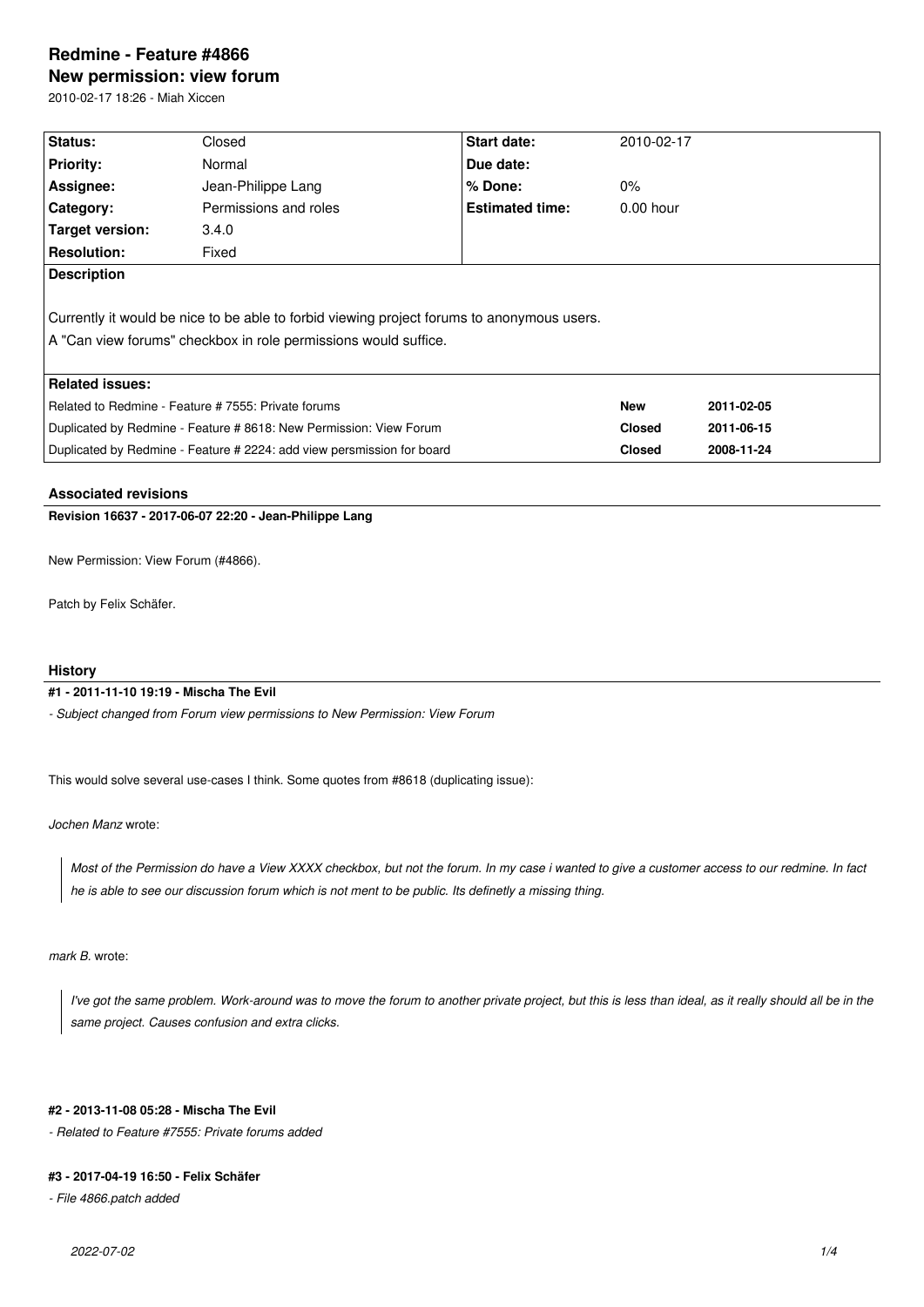The attached patch makes the "view messages" permission configurable, similar to #7068#note-5. This patch does not include translations as those are already present.

#### **#4 - 2017-04-21 07:13 - Go MAEDA**

*- Target version set to Candidate for next major release*

Felix, thank you for the patch. It works fine but breaks some tests on my environment. Could you take a look?

{{collapse(ruby test/functional/boards\_controller\_test.rb)

Run options: --seed 48663

# Running:

F.F....FF.F..FF.....

Finished in 1.551336s, 12.8921 runs/s, 30.9411 assertions/s.

1) Failure:

BoardsControllerTest#test\_show [test/functional/boards\_controller\_test.rb:50]: Expected response to be a <success>, but was <302>

2) Failure:

BoardsControllerTest#test\_index [test/functional/boards\_controller\_test.rb:29]: Expected response to be a <success>, but was <302>

3) Failure:

BoardsControllerTest#test\_show\_with\_permission\_should\_display\_the\_new\_message\_form [test/functional/boards\_controller\_test.rb:92]: Expected response to be a <success>, but was <403>

## 4) Failure:

BoardsControllerTest#test\_show\_should\_display\_sticky\_messages\_first [test/functional/boards\_controller\_test.rb:62]: Expected response to be a <success>, but was <302>

# 5) Failure:

BoardsControllerTest#test\_index\_should\_show\_messages\_if\_only\_one\_board [test/functional/boards\_controller\_test.rb:42]: Expected response to be a <success>, but was <302>

#### 6) Failure:

BoardsControllerTest#test\_show\_atom [test/functional/boards\_controller\_test.rb:101]: Expected response to be a <success>, but was <302>

#### 7) Failure:

BoardsControllerTest#test\_show\_should\_display\_message\_with\_last\_reply\_first [test/functional/boards\_controller\_test.rb:81]: Expected response to be a <success>, but was <302>

20 runs, 48 assertions, 7 failures, 0 errors, 0 skips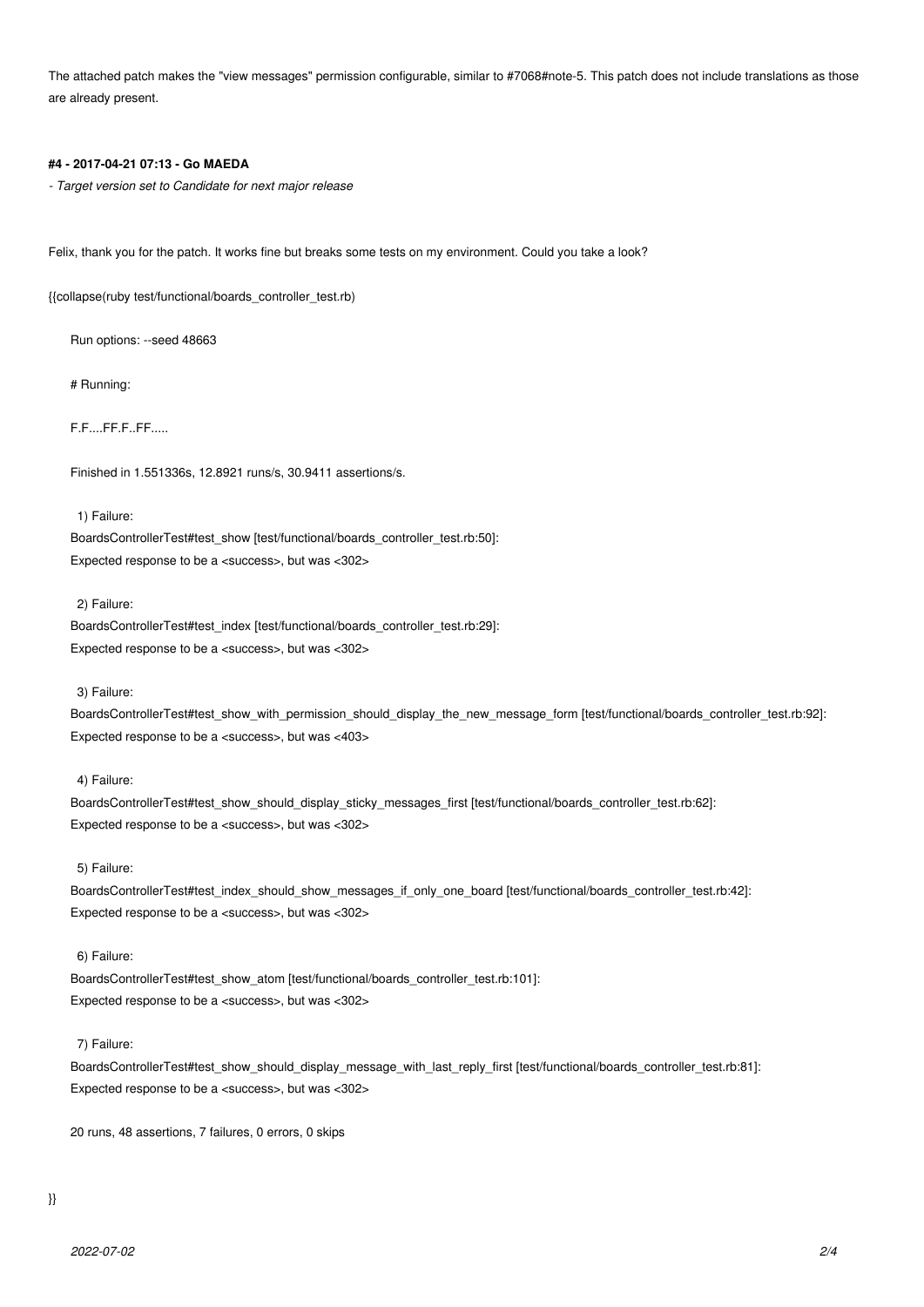#### {{collapse(ruby test/functional/messages\_controller\_test.rb)

Run options: --seed 480

# Running:

F............FFFF..

Finished in 2.647736s, 7.1759 runs/s, 18.5064 assertions/s.

#### 1) Failure:

MessagesControllerTest#test\_show [test/functional/messages\_controller\_test.rb:29]: Expected response to be a <success>, but was <302>

#### 2) Failure:

MessagesControllerTest#test\_show\_with\_pagination [test/functional/messages\_controller\_test.rb:58]: Expected response to be a <success>, but was <302>

#### 3) Failure:

MessagesControllerTest#test\_show\_should\_contain\_reply\_field\_tags\_for\_quoting [test/functional/messages\_controller\_test.rb:37]: Expected response to be a <success>, but was <403>

# 4) Failure:

MessagesControllerTest#test\_post\_new [test/functional/messages\_controller\_test.rb:113]: Expected nil to not be nil.

#### 5) Failure:

MessagesControllerTest#test\_show\_with\_reply\_permission [test/functional/messages\_controller\_test.rb:67]: Expected response to be a <success>, but was <403>

19 runs, 49 assertions, 5 failures, 0 errors, 0 skips

## }}

# **#5 - 2017-04-21 11:02 - Felix Schäfer**

*- File 4866-2.patch added*

You are correct, the tests make the assumption that this permission is public. I have added the permission to the test fixtures and they work now.

# **#6 - 2017-04-22 04:53 - Go MAEDA**

*- Target version changed from Candidate for next major release to 3.4.0*

The patch works fine and passed all tests.

I think that delivering this feature along with #7068 makes permission control system of Redmine more consistent. Setting target version to 3.4.0.

### **#7 - 2017-06-07 22:22 - Jean-Philippe Lang**

*- Status changed from New to Closed*